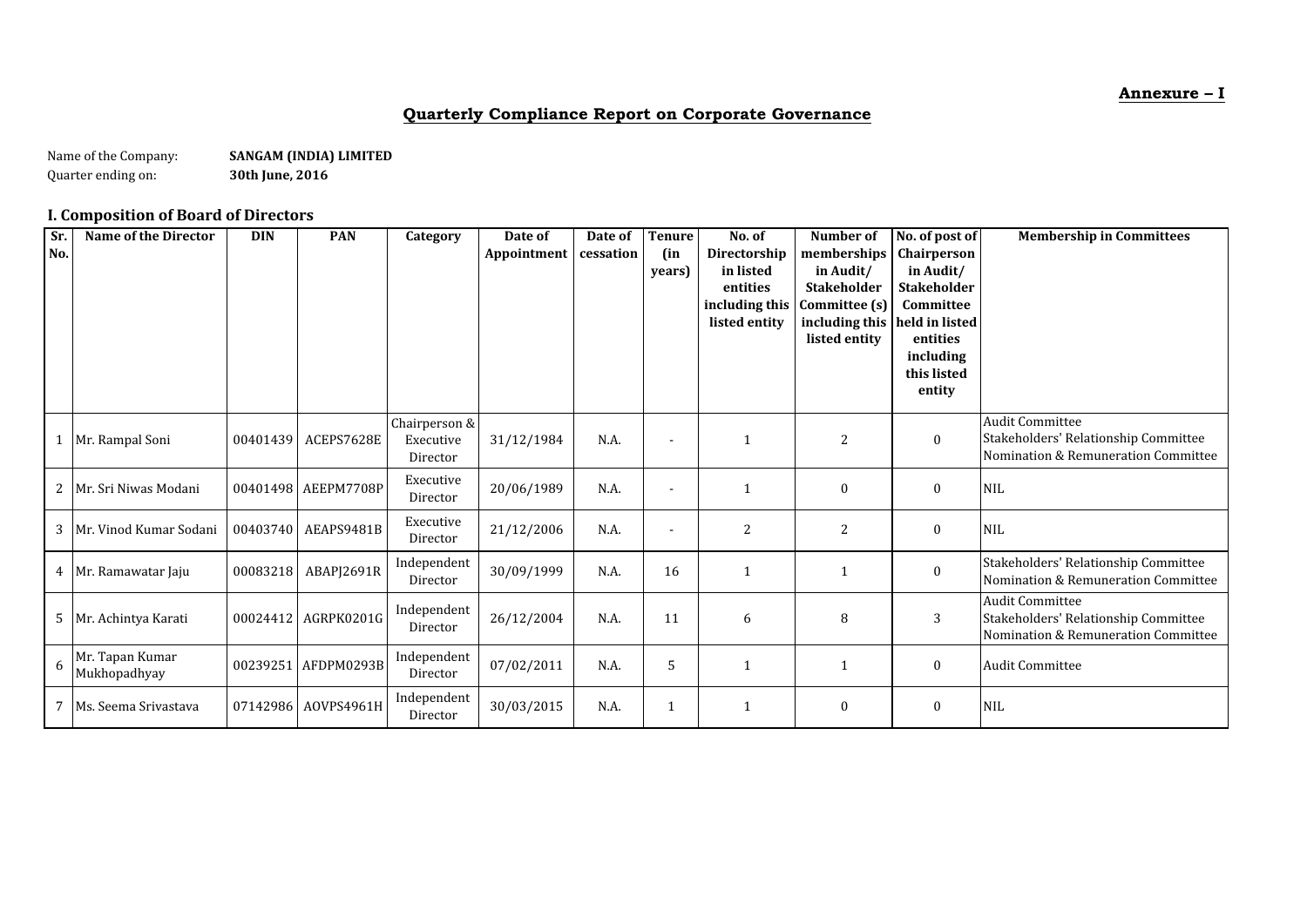# **II. Composition of Committees**

| Sr.<br>No.     | <b>Name of Committee</b>            | Name of Committee members       | Category    |  |
|----------------|-------------------------------------|---------------------------------|-------------|--|
|                |                                     | Mr. Achintya Karati             |             |  |
|                | <b>Audit Committee</b>              | Mr. Tapan Kumar Mukhopadhyay    |             |  |
|                |                                     | Mr. Rampal Soni                 | Member      |  |
|                |                                     | Mr. Achintya Karati             | Chairperson |  |
| $\overline{2}$ | Nomination & Remuneration Committee | Mr. Ramawatar Jaju              | Member      |  |
|                |                                     | Mr. Rampal Soni                 | Member      |  |
| 3              | <b>Risk Management Committee</b>    | <b>NOT</b><br><b>APPLICABLE</b> |             |  |
|                |                                     | Mr. Achintya Karati             | Chairperson |  |
| 4              | Stakeholders Relationship Committee | Mr. Rampal Soni                 | Member      |  |
|                |                                     | Mr. Ramawatar Jaju              | Member      |  |

# **III. Meeting of Board of Directors**

| Sr. | Date(s) of Meeting (if any) in the | Date(s) of Meeting (if any) in the relevant | Maximum gap between any two     |
|-----|------------------------------------|---------------------------------------------|---------------------------------|
| No. | previous quarter                   | quarter                                     | consecutive (in number of days) |
|     | 12th February, 2016                | 9th May, 2016                               | 86 Days                         |

# **IV. Meeting of Committees**

| Sr.<br>No. | Name of the Committee                  | Date(s) of meeting during of<br>the committee in the<br>previous quarter | Date(s) of meeting of the<br>committee in the relevant quarter | Whether requirement of<br><b>Quorum met (details)</b> | Maximum gap between any two<br>consecutive meetings in number of<br>days |
|------------|----------------------------------------|--------------------------------------------------------------------------|----------------------------------------------------------------|-------------------------------------------------------|--------------------------------------------------------------------------|
|            | Audit Committee                        | 12th February, 2016                                                      | 9th May, 2016                                                  | Yes                                                   | 86 Days                                                                  |
|            | 2 Stakeholders' Relationship Committee | 12th February, 2016                                                      | 9th May, 2016                                                  | Yes                                                   | 86 Days                                                                  |
|            | 3 Nomination & Remuneration Committee  |                                                                          |                                                                |                                                       |                                                                          |